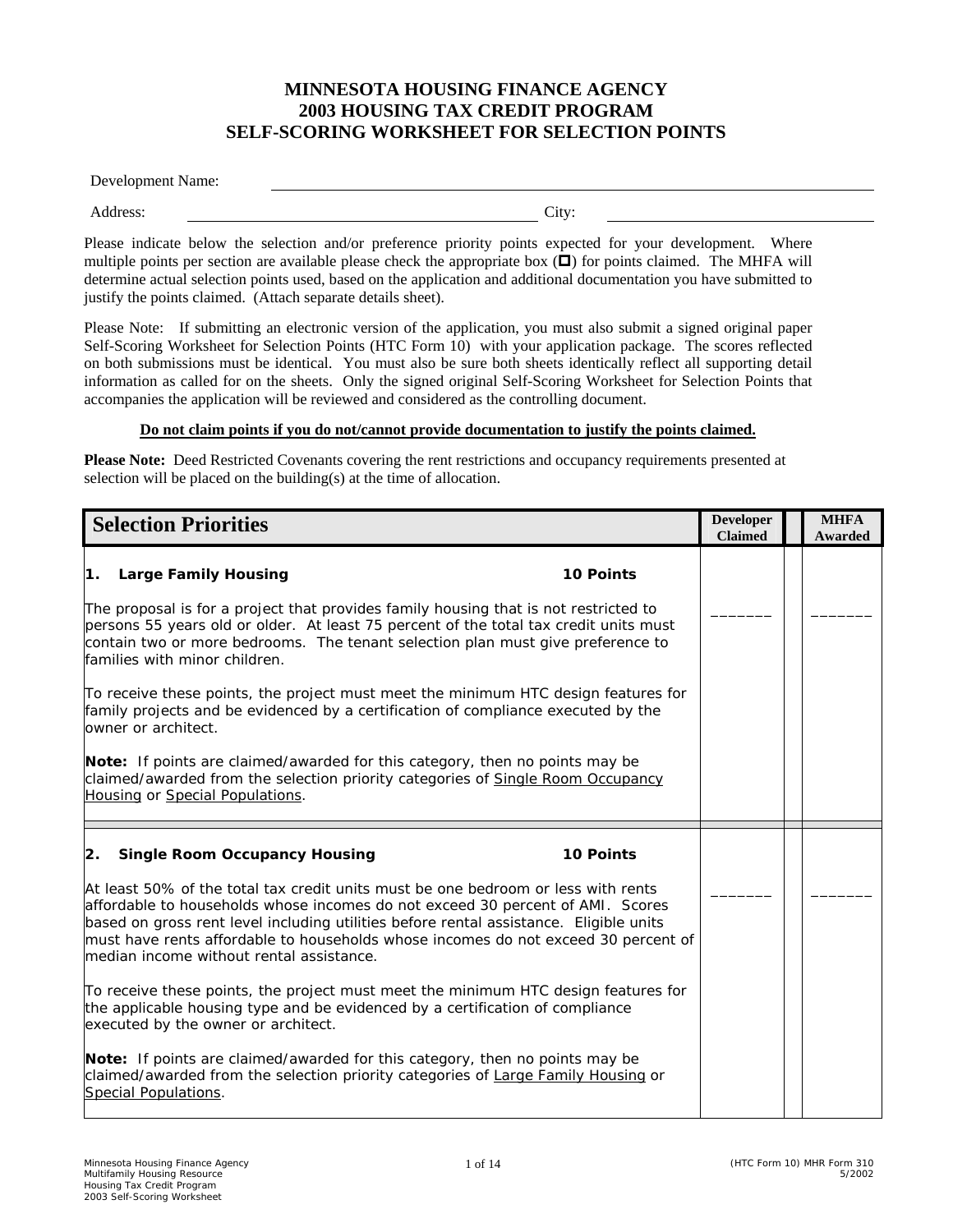| 3. | <b>Strategically Targeted Resources</b><br><b>10 Points</b>                                                                                                                                                                                                                                                                                      |  |  |
|----|--------------------------------------------------------------------------------------------------------------------------------------------------------------------------------------------------------------------------------------------------------------------------------------------------------------------------------------------------|--|--|
| О  | The proposal is for the rehabilitation of an existing structure, which is part of a<br>community revitalization or stabilization plan.                                                                                                                                                                                                           |  |  |
|    | Note that for all HTC proposals:                                                                                                                                                                                                                                                                                                                 |  |  |
|    | the amount of rehabilitation must exceeds the greater of:<br>(a) \$5,000 per low-income unit for the project;<br>(b) \$3,000 qualified basis per low-income unit per building; or<br>(c) 10 percent of the adjusted basis.                                                                                                                       |  |  |
|    | A qualified preservation project that receives full points for "Preserved<br>Federally Assisted Low Income Housing" may qualify if rehabilitation<br>exceeds the greater of (b) or (c) above.                                                                                                                                                    |  |  |
|    | Must be evidenced by a letter from the city verifying that the proposed<br>project is part of an approved community revitalization area as established<br>by resolution or other legal action.                                                                                                                                                   |  |  |
|    | Calculation is based on rehabilitation hard costs and cannot include<br>intermediary costs or soft costs identified in the application; plans and/or<br>scope of work must be provided at time of application.                                                                                                                                   |  |  |
|    | $-OR-$                                                                                                                                                                                                                                                                                                                                           |  |  |
| o  | The proposal is for new construction and will utilize existing sewer and water lines<br>without substantial extensions.                                                                                                                                                                                                                          |  |  |
|    | To receive these points, the project must meet the minimum HTC design features for<br>the applicable housing type and be evidenced by a certification of compliance<br>executed by the owner or architect.                                                                                                                                       |  |  |
| 4. | <b>Special Populations</b><br>3 to 10 Points                                                                                                                                                                                                                                                                                                     |  |  |
|    | Projects that are not restricted to persons of a particular age group and in which, for<br>the term of the extended use period (Declaration of Land Use Restrictive Covenants),<br>a percentage of the units are set aside and rented to persons with the following<br>disabilities:                                                             |  |  |
|    | $(a)$ a serious and persistent mental illness as defined in Minn. Stat. § 245.462,<br>subdivision 20, paragraph (c);<br>(b) a developmental disability as defined in United States Code, Title 42, Section<br>$6001$ , paragraph $(5)$ , as amended;                                                                                             |  |  |
|    | (c) assessed as drug dependent as defined in Minn. Stat. § 254A.02, subdivision 5,<br>and are receiving or will receive care and treatment services provided by an approved<br>treatment program as defined in Minn. Stat. § 254A.02, Subdivision 2.<br>$(d)$ a brain injury as defined in Minn. Stat. § 256B.093, Subdivision 4, paragraph (a); |  |  |
| or | (e) permanent physical disabilities that substantially limit major life activities, if at<br>least 50 percent of the units in the project are accessible as provided under Minnesota<br>Rules, Chapter 1340.                                                                                                                                     |  |  |
| О  | A project in which at least 50 percent of the total units are set aside and rented<br>to such persons: 10 points                                                                                                                                                                                                                                 |  |  |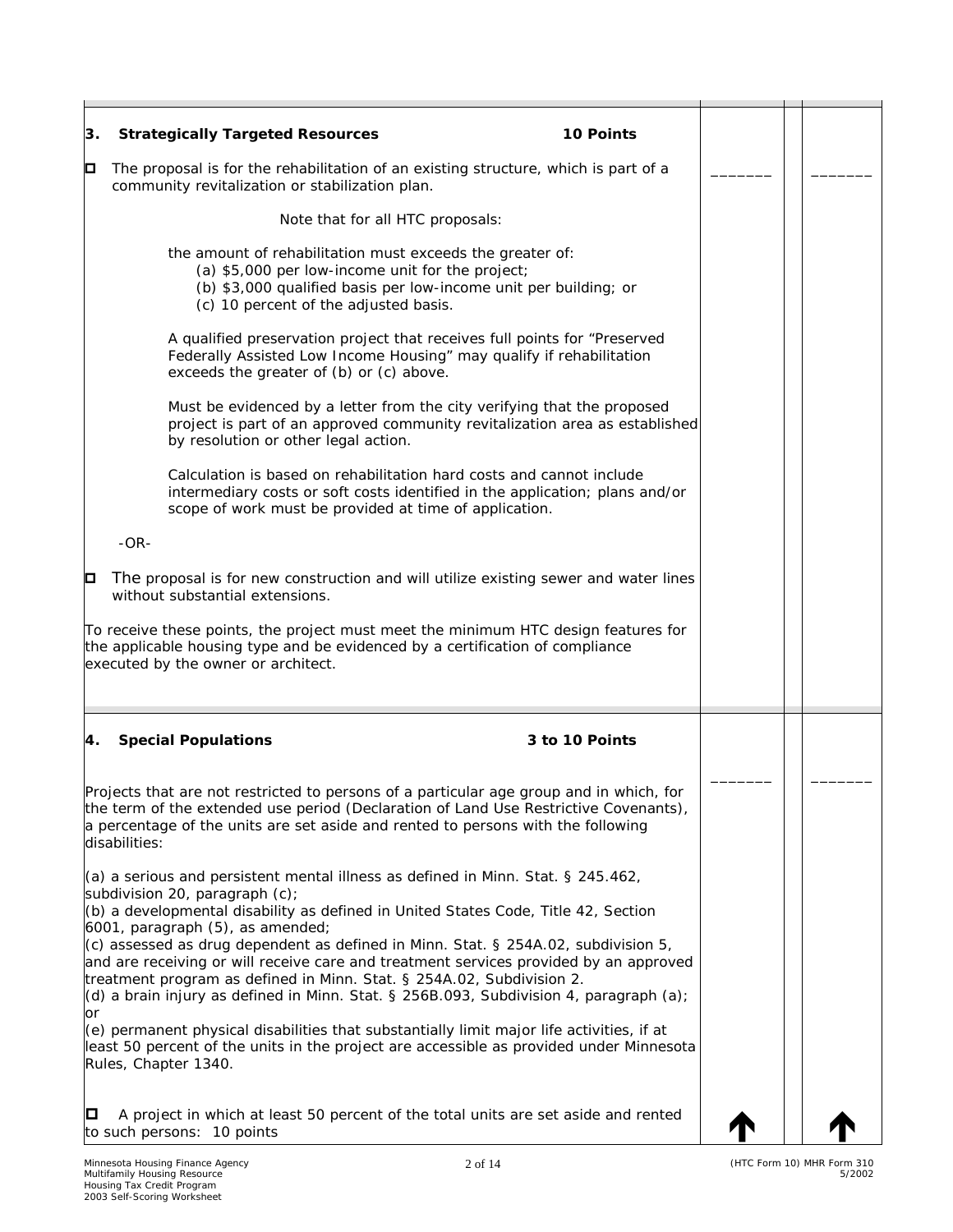| -OR-                                                                                                                                                                                                                                                                                                                                                                                                                                                                                                                                                                      |  |  |
|---------------------------------------------------------------------------------------------------------------------------------------------------------------------------------------------------------------------------------------------------------------------------------------------------------------------------------------------------------------------------------------------------------------------------------------------------------------------------------------------------------------------------------------------------------------------------|--|--|
| О<br>A project in which at least 25 percent of the total units are set aside and rented<br>to such persons: 3 points.                                                                                                                                                                                                                                                                                                                                                                                                                                                     |  |  |
| If a proposal sets aside a percentage of units for persons with disabilities, the<br>applicant must contact the human services department for the county where the<br>project will be located to discuss the proposal. The applicant must obtain a letter from<br>the human services department indicating that its staff has reviewed the proposed<br>project, and stating whether there is a need for such housing and if the project would<br>be eligible for funds to assist with the social service needs of the residents.                                          |  |  |
| In addition, if the project will be delivering supportive services to residents in these<br>units, the proposal must include documentation describing: the scope of services<br>residents will require, specific services the project will offer, whether the applicant will<br>be responsible for delivery or will partner with identified organizations (and if so the<br>status of those arrangements and partners' credentials), specific sources that will fund<br>the services and their commitment status, and how residents will be connected to the<br>services. |  |  |
| To receive these points, the project must meet the minimum HTC design features for<br>the applicable housing type and be evidenced by a certification of compliance<br>executed by the owner or architect.                                                                                                                                                                                                                                                                                                                                                                |  |  |
| Note: If points are claimed/awarded for this category, then no points may be<br>claimed/awarded from the selection priority categories of Large Family Housing or<br>Single Room Occupancy Housing.                                                                                                                                                                                                                                                                                                                                                                       |  |  |
| <b>Economic Integration</b><br>0 to 10 Points<br>5.                                                                                                                                                                                                                                                                                                                                                                                                                                                                                                                       |  |  |
| Points will be awarded for the election of the following percentage of units affordable<br>to households with rents at or below 60 percent of the area median income to the<br>total units (not including full-time manager or model units) in the project:                                                                                                                                                                                                                                                                                                               |  |  |
| Þ<br>96-100%<br>Opts<br>o<br>90-95%<br>2pts<br>Þ<br>80-89.9%<br>4pts<br>o<br>D<br>70-79.9%<br>6pts<br>60-69.9%<br>8pts<br>þ<br>20-59.9%<br>10pts<br>о<br>0-19.99%<br>Opts                                                                                                                                                                                                                                                                                                                                                                                                 |  |  |
| The corresponding HTC applicable fraction will be based on the number of HTC low<br>income units to total and will be enforced at the time the Carryover Allocation and IRS<br>Form 8609 are prepared to determine the maximum tax credit allocation for the<br>project.                                                                                                                                                                                                                                                                                                  |  |  |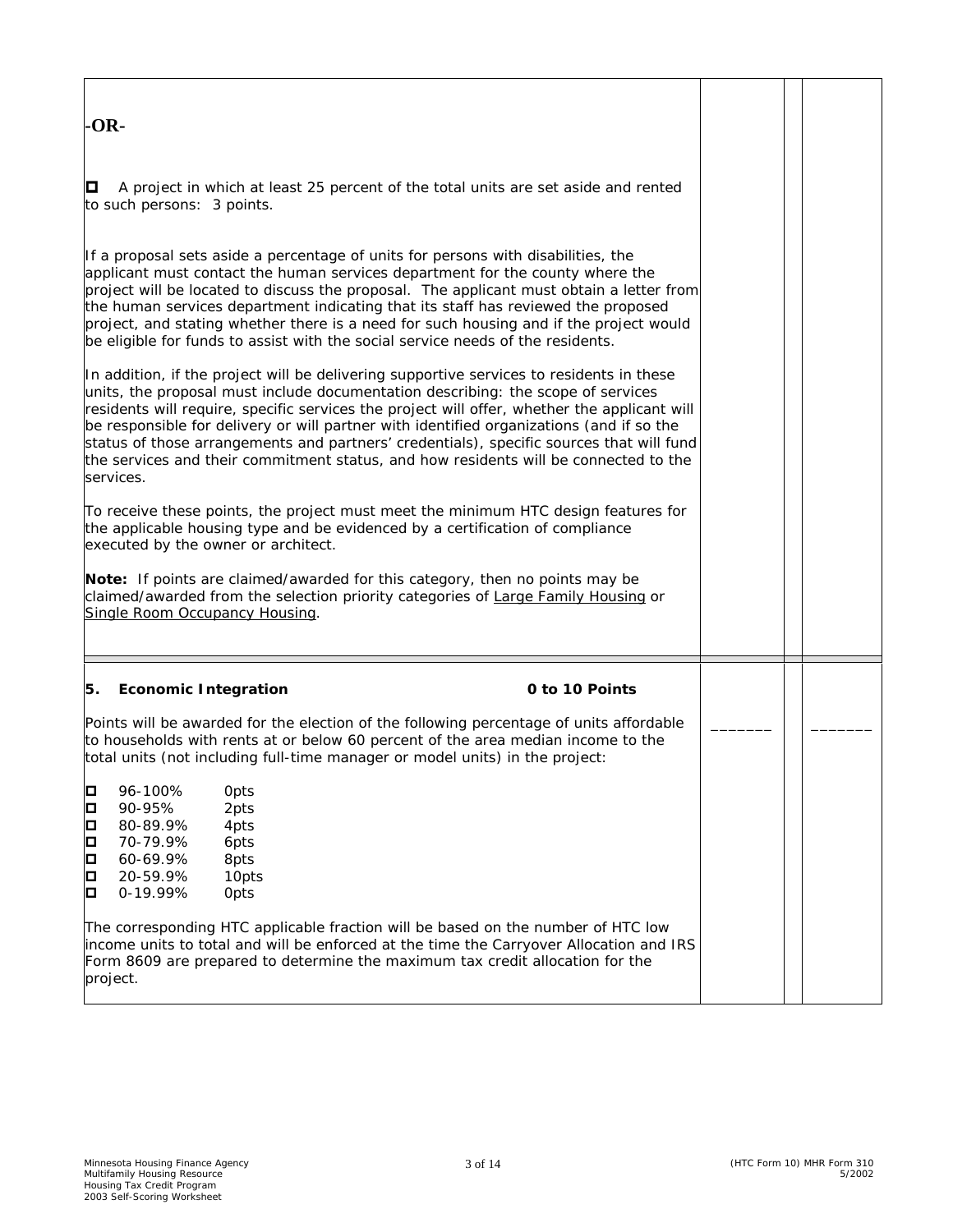| 6.         | <b>Cooperatively Developed Plan</b><br>5 to 10 Points                                                                                                                                                                                                                                                                                                                                                                                                                                                                                                                                                   |  |  |
|------------|---------------------------------------------------------------------------------------------------------------------------------------------------------------------------------------------------------------------------------------------------------------------------------------------------------------------------------------------------------------------------------------------------------------------------------------------------------------------------------------------------------------------------------------------------------------------------------------------------------|--|--|
|            | City comprehensive plans alone do not qualify for the options below.                                                                                                                                                                                                                                                                                                                                                                                                                                                                                                                                    |  |  |
| о          | The proposal is created in accordance with a comprehensive cooperatively<br>developed plan that encompasses housing plus services and/or economic related<br>initiatives. - 10 points                                                                                                                                                                                                                                                                                                                                                                                                                   |  |  |
|            | Eligible plans include:<br>Saint Paul - Ramsey County Five-Year Low Income Housing and Homeless<br>Services Plan;<br>Minneapolis Hennepin County Homeless Plan<br>or other plans that include housing plus services and/or economic<br>development initiatives.                                                                                                                                                                                                                                                                                                                                         |  |  |
| $-$ OR $-$ |                                                                                                                                                                                                                                                                                                                                                                                                                                                                                                                                                                                                         |  |  |
| O          | The proposal is created in accordance with a cooperatively developed plan, which<br>incorporates housing initiatives. - 5 points                                                                                                                                                                                                                                                                                                                                                                                                                                                                        |  |  |
|            | At a minimum, any combination of the above must have the input of the following<br>entities:                                                                                                                                                                                                                                                                                                                                                                                                                                                                                                            |  |  |
|            | City or county (or instrumentality thereof) OR<br>٠<br>Regional Unit of Government                                                                                                                                                                                                                                                                                                                                                                                                                                                                                                                      |  |  |
|            | AND one or more of the following:                                                                                                                                                                                                                                                                                                                                                                                                                                                                                                                                                                       |  |  |
|            | Neighborhood and/or community group<br>Housing provider<br>Funders                                                                                                                                                                                                                                                                                                                                                                                                                                                                                                                                      |  |  |
| 7.         | <b>Rental Assistance</b><br>4 to 18 Points                                                                                                                                                                                                                                                                                                                                                                                                                                                                                                                                                              |  |  |
|            | Priority is given to an owner that has entered into negotiations with a Local Housing<br>Authority to receive Project Based Rental Assistance. The assisted units must be<br>located in buildings on the project site.                                                                                                                                                                                                                                                                                                                                                                                  |  |  |
|            | Rent for assisted units must be at or below FMRs (or appropriate payment standard<br>for the project area). Receiving these points and agreeing to a minimum number of<br>assisted units does not release owners from their obligations under the Minnesota<br>Human Rights Act and Section 42 prohibiting refusal to lease to the holder of a<br>voucher or certificate of eligibility under Section 8 of the United States Housing Act of<br>1937 because of the status of the prospective tenant as such a holder.<br>MHFA HTF Rental Assistance is not eligible for these rental assistance points. |  |  |
|            |                                                                                                                                                                                                                                                                                                                                                                                                                                                                                                                                                                                                         |  |  |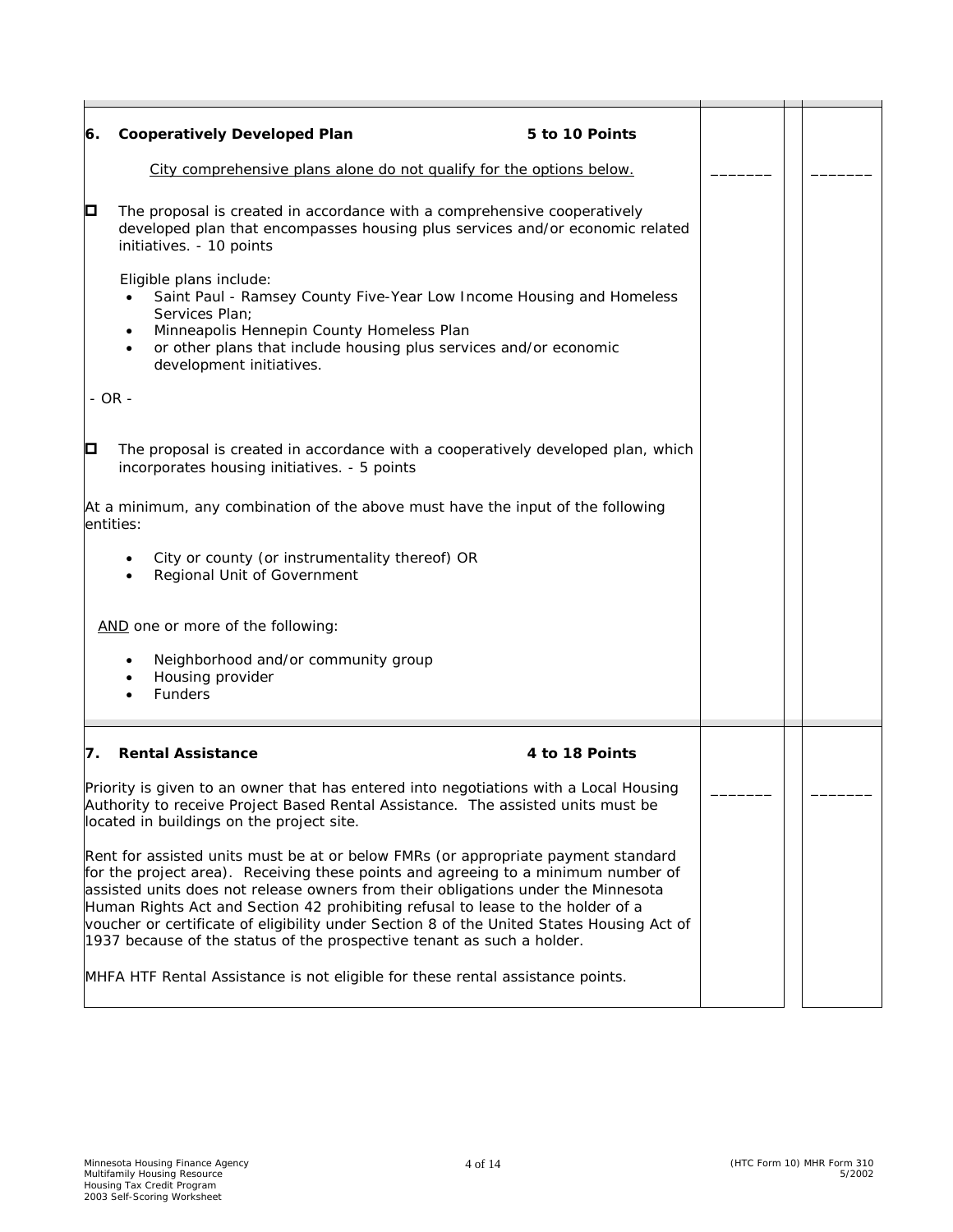|    | Indicate the applicable combinations of the below components. Points for A and B<br>cannot be claimed in combination.                                                                                                                                                                                                                                                                                                                                                                                                                                                                                                                |  |  |
|----|--------------------------------------------------------------------------------------------------------------------------------------------------------------------------------------------------------------------------------------------------------------------------------------------------------------------------------------------------------------------------------------------------------------------------------------------------------------------------------------------------------------------------------------------------------------------------------------------------------------------------------------|--|--|
| О  | (A) For developments agreeing to set aside at least 20 percent of the total units<br>for project based rental assistance - 10 points.                                                                                                                                                                                                                                                                                                                                                                                                                                                                                                |  |  |
| o  | (B) For developments agreeing to set aside at least 10 percent but under 20<br>percent of the total units for the project based rental assistance - 6 points.                                                                                                                                                                                                                                                                                                                                                                                                                                                                        |  |  |
| o  | (C) For selected components A or B above, if, in addition, the above commitments<br>are coupled with a commitment from the HRA to provided the project based<br>assistance for a minimum 10 year contract term. - 4 points.                                                                                                                                                                                                                                                                                                                                                                                                          |  |  |
| o  | (D) For developments that cooperatively develop a housing plan to provide other<br>rental assistance (e.g. Section 8, portable tenant based, HUD Operating Subsidy<br>or other similar programs approved by the Agency) to meet the existing<br>need as evidenced at application by a letter of intent signed by both<br>the applicant and the local housing authority. - 4 points.                                                                                                                                                                                                                                                  |  |  |
|    | To receive these points, the applicant must comply with all program requirements for<br>the assistance for which priority points were given, including maintaining rents within<br>the appropriate payment standard for the project area in which the project is located<br>for the full compliance and extended use period of the housing tax credits.                                                                                                                                                                                                                                                                              |  |  |
|    | For Project Based Rental Assistance, at time of application the applicant must submit a<br>letter of intent to submit an application for HUD project based assistance that is<br>signed by the Local Housing Authority. As a condition of Carryover or 8609,<br>whichever occurs first, the applicant must submit a fully executed copy of a copy of<br>the HUD Approval for the project-based assistance to be included in the development.                                                                                                                                                                                         |  |  |
|    | For Project Based Rental Assistance in conjunction with a commitment for an<br>"extended term contract" by the HRA, in addition to the above HUD application, at<br>time of application the applicant must submit a letter of intent to enter into the<br>"extended term contract" for project based assistance for a minimum of 10 years<br>which is signed by the Local Housing Authority. As a condition of Carryover or 8609,<br>whichever occurs first, the applicant must submit a fully executed copy of a copy of<br>the HRA "extended term contract" for the project-based assistance to be included in<br>the development. |  |  |
|    | For Other Rental Assistance (e.g., Section 8, portable tenant based, HUD operating<br>subsidy or other similar rent assistance programs approved by the Agency), at time of<br>application the applicant must submit a letter of intent to develop a cooperative<br>agreement which is signed by the applicant and Local Housing Authority along, with<br>the completed Agreement to Utilize Public Housing and Section 8 Waiting Lists. As a<br>condition of Carryover or 8609, whichever occurs first, the applicant must submit a<br>fully executed copy of the cooperatively developed housing plan.                             |  |  |
| 8. | <b>Project Location</b><br>5 to 10 Points                                                                                                                                                                                                                                                                                                                                                                                                                                                                                                                                                                                            |  |  |
|    | The proposed housing is needed to increase or sustain the supply of affordable<br>housing in counties that experience both job and population growth during the<br>last ten years.                                                                                                                                                                                                                                                                                                                                                                                                                                                   |  |  |
| O  | The proposed housing is located in one of the top ten job or population growth<br>counties - 10 points                                                                                                                                                                                                                                                                                                                                                                                                                                                                                                                               |  |  |
| О  | The proposed housing is located in one of the top twenty, but not in the top ten,<br>job or population growth counties - 5 pts.                                                                                                                                                                                                                                                                                                                                                                                                                                                                                                      |  |  |
|    | (See Project Location - Reference Materials Index for a list of cities)                                                                                                                                                                                                                                                                                                                                                                                                                                                                                                                                                              |  |  |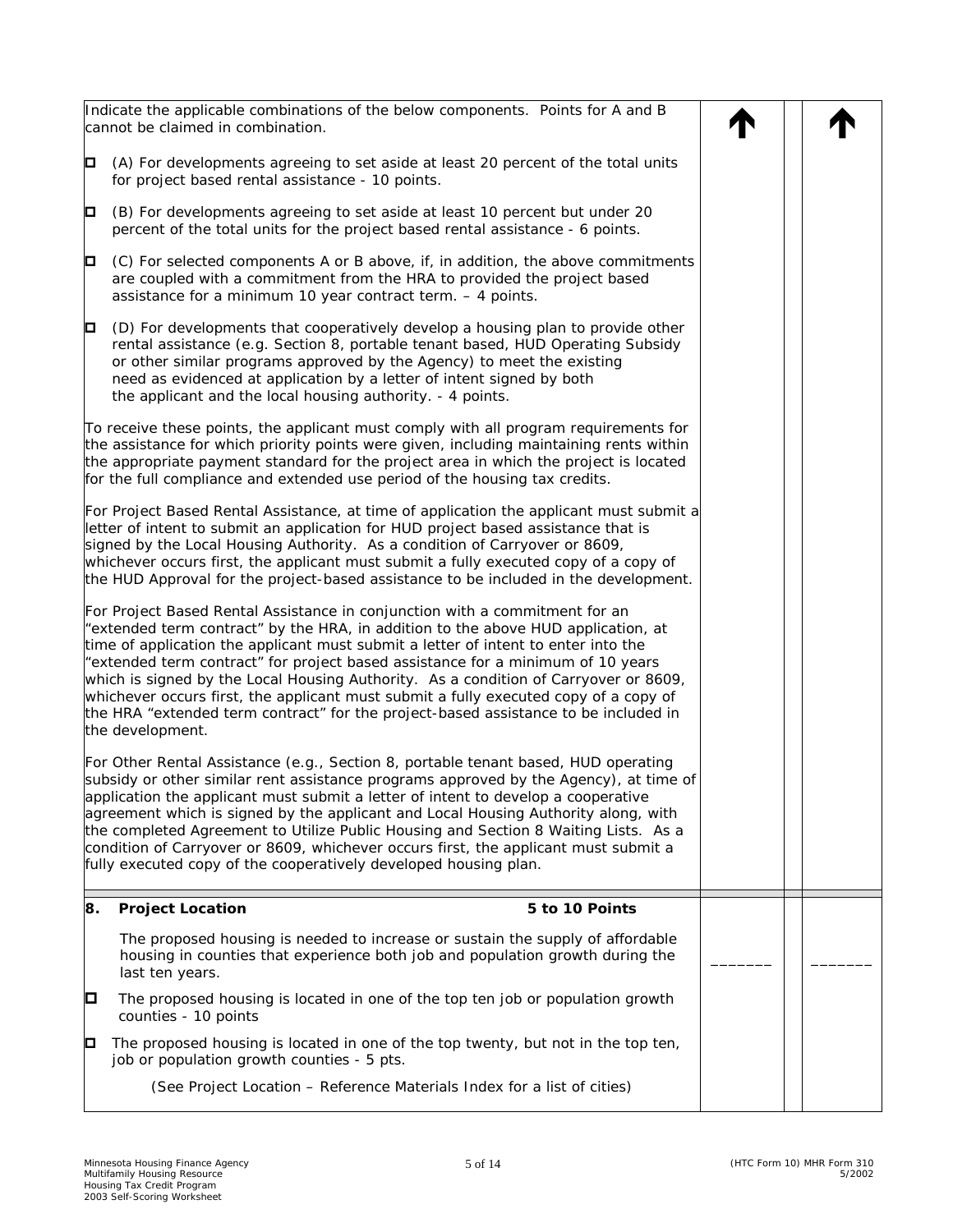| 9.                                                                           | Cost Avoidance / Cost Reduction<br>1 to 10 Points                                                                                                                                                                                                                                                                                                                                                                                                                                                                                                                                                                                    |  |  |
|------------------------------------------------------------------------------|--------------------------------------------------------------------------------------------------------------------------------------------------------------------------------------------------------------------------------------------------------------------------------------------------------------------------------------------------------------------------------------------------------------------------------------------------------------------------------------------------------------------------------------------------------------------------------------------------------------------------------------|--|--|
|                                                                              | One or more of the following:<br>(One point for each box checked, with a maximum of 10 points)                                                                                                                                                                                                                                                                                                                                                                                                                                                                                                                                       |  |  |
| О<br>О<br>□<br>$\Box$<br>$\Box$<br>$\Box$<br>О<br>О<br>О<br>□<br>□<br>О<br>О | Land donation of the development site<br>Monetary/in-kind work and material donations<br>Donation or waiver of development specific assessments or infrastructure costs<br>Waiver of proposal-related City development fees<br>Density bonus<br>Reduced setbacks<br>Reduced parking requirements<br>Decreased road widths<br>Flexibility in site development standards<br>Flexibility in zoning code requirements<br><b>WAC/SAC reductions</b><br>Fast-track permitting and approval<br>Innovative building techniques or materials                                                                                                  |  |  |
|                                                                              | Provide specific details to justify points claimed                                                                                                                                                                                                                                                                                                                                                                                                                                                                                                                                                                                   |  |  |
|                                                                              | If land donation of the development site, monetary/in-kind work and materials<br>donations, or donation/waiver of development specific assessments or<br>infrastructure costs is claimed for points in this section, it cannot also be claimed<br>in the selection points category of Local Contributions.                                                                                                                                                                                                                                                                                                                           |  |  |
|                                                                              | To receive these points, the primary financing proposed must meet MHFA's<br>underwriting standards or demonstrate to the sole satisfaction of MHFA that the<br>development can remain financially feasible for the entire duration of the housing<br>tax credit use. Assistance from the MHFA Super RFP and related Funding<br>Partners i.e. Family Housing Fund, Greater Minnesota Housing Fund, Metropolitan<br>Council Local Housing Incentive Account, IS NOT eligible for inclusion in this<br>section                                                                                                                          |  |  |
|                                                                              | Documentation of the terms and conditions of a cost avoidance/cost reduction<br>measure must be provided from the contributor of the assistance or authorized<br>local official, at the time of the application. The documentation shall be in the<br>form of a development specific letter of intent, city or council resolution, letter of<br>approval, statement of agreement or eligibility, or memorandum of<br>understanding. If the documentation provided contains words synonymous with<br>"consider" or "may", (as in "may award") regarding the cost avoidance/cost<br>reduction measure, the points will not be awarded. |  |  |
|                                                                              | Documentation from an engineer, architect or certified contractor or provider for<br>innovative building techniques or materials must be submitted at the time of<br>application and be reviewed and approved by the Agency to be eligible for the<br>points.                                                                                                                                                                                                                                                                                                                                                                        |  |  |
|                                                                              | The applicant must provide accurate, complete and credible evidence of the<br>amount of cost savings for each cost avoidance/cost reduction measure. The<br>value of the donations and in-kind contributions must be consistent with current<br>market comparable costs for land, materials and services.                                                                                                                                                                                                                                                                                                                            |  |  |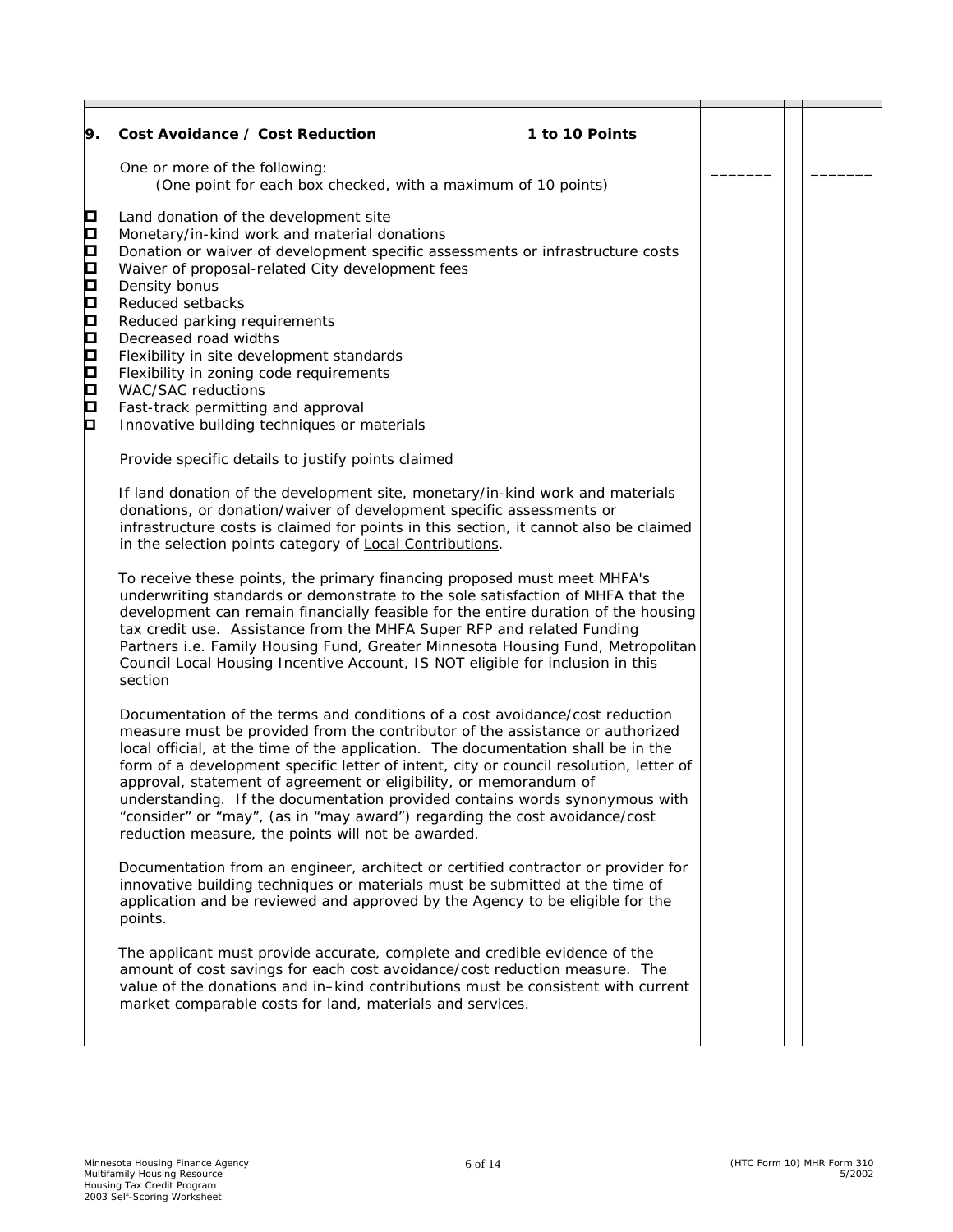|   | 10. Local Contributions<br>2 to 10 Points                                                                                                                                                                                                                                                                                                                                                                                                                                                                                                                                                                                                                                                                                                                                                                                                                                                                                                                                                                                          |  |  |
|---|------------------------------------------------------------------------------------------------------------------------------------------------------------------------------------------------------------------------------------------------------------------------------------------------------------------------------------------------------------------------------------------------------------------------------------------------------------------------------------------------------------------------------------------------------------------------------------------------------------------------------------------------------------------------------------------------------------------------------------------------------------------------------------------------------------------------------------------------------------------------------------------------------------------------------------------------------------------------------------------------------------------------------------|--|--|
| о | The proposal is receiving funds from an area employer.<br>4 points.                                                                                                                                                                                                                                                                                                                                                                                                                                                                                                                                                                                                                                                                                                                                                                                                                                                                                                                                                                |  |  |
| О | The proposal is receiving funds from the local municipality.<br>4 points                                                                                                                                                                                                                                                                                                                                                                                                                                                                                                                                                                                                                                                                                                                                                                                                                                                                                                                                                           |  |  |
|   | Funds from local municipalities may include, for example:<br>Tax increment financing<br>Reservation land not subject to local property taxes<br>Historic tax credits<br>Monetary grants<br>Tax abatement<br>Land donation of the development site                                                                                                                                                                                                                                                                                                                                                                                                                                                                                                                                                                                                                                                                                                                                                                                  |  |  |
| О | The proposal receives funds from a private philanthropic group, religious<br>organization, or charitable organization.<br>2 points.                                                                                                                                                                                                                                                                                                                                                                                                                                                                                                                                                                                                                                                                                                                                                                                                                                                                                                |  |  |
|   | If land donation of the development site, monetary/in-kind work and material<br>donations, or donation/waiver of development specific assessments or<br>infrastructure costs is claimed for points in this section, it cannot also be claimed<br>in the selection points category of Cost Avoidance/Cost Reduction.                                                                                                                                                                                                                                                                                                                                                                                                                                                                                                                                                                                                                                                                                                                |  |  |
|   | To qualify for points using historic credits and tax abatement, there must be<br>satisfactory documentation that the resource will provide additional positive<br>investment capital to the development that will reduce the demands on the state<br>and federal housing resources. For tax increment financing to qualify for points,<br>there must be satisfactory documentation that the resource is committed to the<br>development at the time of application.                                                                                                                                                                                                                                                                                                                                                                                                                                                                                                                                                                |  |  |
|   | Documentation of the amount and the terms of assistance must be provided by<br>the provider of the assistance at the time of application in the form of a<br>development specific letter of intent. The value of the donations must be<br>consistent with current market comparable costs for materials and services.<br>Within 6 months of the date of selection (MHFA Board selection date) the<br>applicant must provide the MHFA with documentation of a firm commitment,<br>authorization or approval of the local contribution(s). The documentation must<br>state the amount, terms and conditions and be executed or approved at a<br>minimum by the contributor. Documentation containing words synonymous with<br>"consider" or "may", (as in "may award") regarding the contribution, will not be<br>considered acceptable. Lack of acceptable documentation will result in the<br>reevaluation and adjustment of the tax credits or RFP award, up to and including<br>the total recapture of tax credits or RFP funds. |  |  |
|   |                                                                                                                                                                                                                                                                                                                                                                                                                                                                                                                                                                                                                                                                                                                                                                                                                                                                                                                                                                                                                                    |  |  |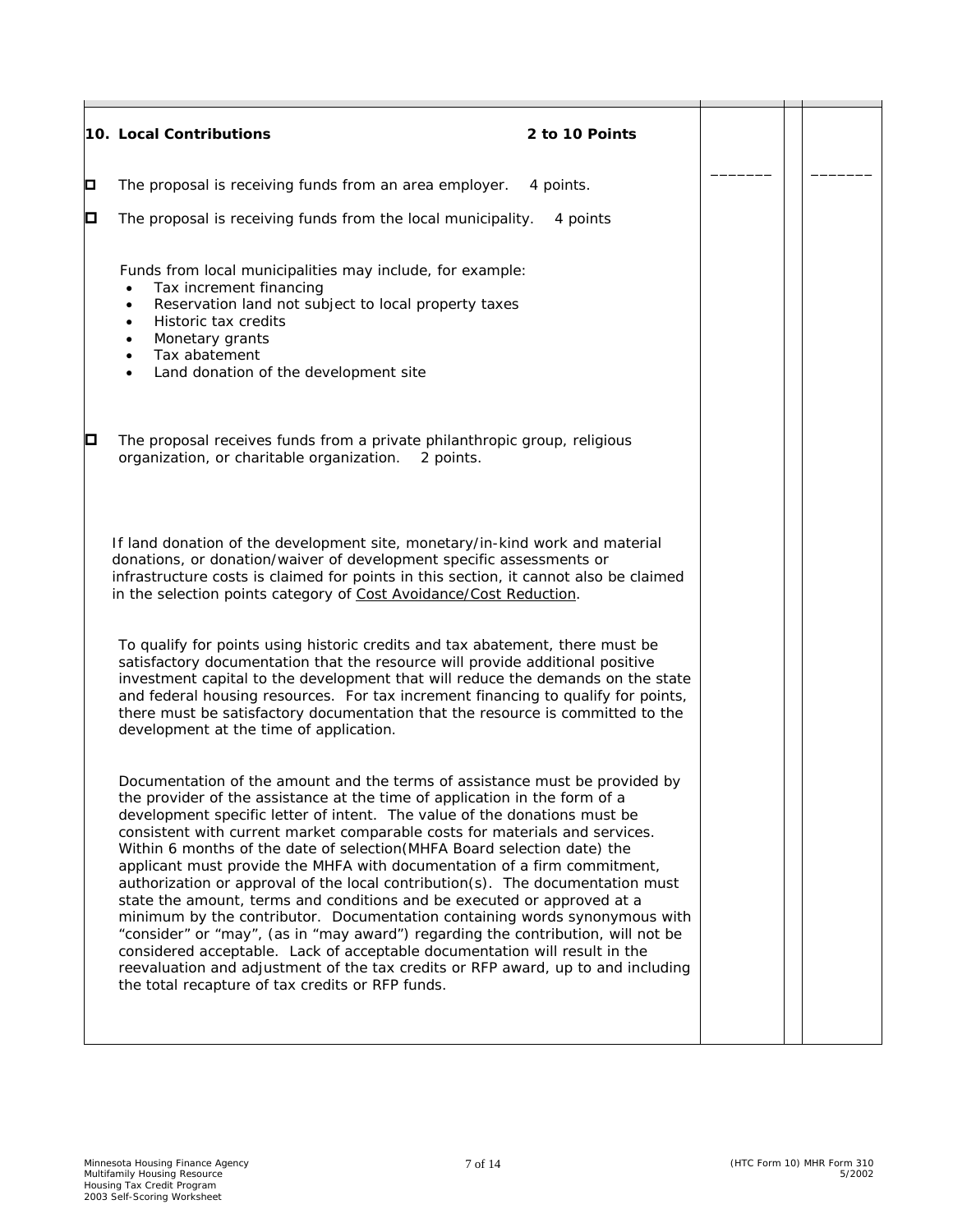| 11. Leverage                                                                                                                                                                                                                                                                                                                                                                                                                                                                                                                                                                                                                                                                                                           | 2 to 10 Points                                                                                                                                                                                                                                                                                                                                                                                                                                                                                                                                                                                                                                                                                                                                                                                                                                                  |                                             |  |  |
|------------------------------------------------------------------------------------------------------------------------------------------------------------------------------------------------------------------------------------------------------------------------------------------------------------------------------------------------------------------------------------------------------------------------------------------------------------------------------------------------------------------------------------------------------------------------------------------------------------------------------------------------------------------------------------------------------------------------|-----------------------------------------------------------------------------------------------------------------------------------------------------------------------------------------------------------------------------------------------------------------------------------------------------------------------------------------------------------------------------------------------------------------------------------------------------------------------------------------------------------------------------------------------------------------------------------------------------------------------------------------------------------------------------------------------------------------------------------------------------------------------------------------------------------------------------------------------------------------|---------------------------------------------|--|--|
| Points are awarded for leveraging requested state deferred funding with funding from<br>private, federal, local government, religious, philanthropic, or charitable organizations.<br>The formula used to determine the Leverage Ratio Percentage is based upon the<br>cumulative state deferred funding award (including current request) for MHFA RFP<br>funds* divided by Total Development Cost.                                                                                                                                                                                                                                                                                                                   |                                                                                                                                                                                                                                                                                                                                                                                                                                                                                                                                                                                                                                                                                                                                                                                                                                                                 |                                             |  |  |
| MARIF funds).                                                                                                                                                                                                                                                                                                                                                                                                                                                                                                                                                                                                                                                                                                          | * (including past and present MHFA and Funding Partners [i.e. Family Housing Fund,<br>Greater Minnesota Housing Fund, Metropolitan Council Local Housing Incentive<br>Account] awards and current requests) and (excluding First Mort., Syndication, HOME,                                                                                                                                                                                                                                                                                                                                                                                                                                                                                                                                                                                                      |                                             |  |  |
| \$<br>Leverage Ratio _______%.                                                                                                                                                                                                                                                                                                                                                                                                                                                                                                                                                                                                                                                                                         | Total state RFP/Funding Partner Funds awarded and current request<br>divided by Total Development Cost \$___________ equals                                                                                                                                                                                                                                                                                                                                                                                                                                                                                                                                                                                                                                                                                                                                     |                                             |  |  |
| $\Box$ 0-20% = 10 pts<br>$21 - 30\% = 8 \text{ pts}$<br>$31 - 40\% = 6$ pts<br>$41 - 50\% = 4 \text{ pts}$<br>$\blacksquare$ 51-60% = 2 pts<br>0.<br>61 and above $= 0$ pts                                                                                                                                                                                                                                                                                                                                                                                                                                                                                                                                            |                                                                                                                                                                                                                                                                                                                                                                                                                                                                                                                                                                                                                                                                                                                                                                                                                                                                 |                                             |  |  |
| tax credits or RFP funds.                                                                                                                                                                                                                                                                                                                                                                                                                                                                                                                                                                                                                                                                                              | Documentation of the amount and the terms of assistance must be provided from the<br>provider of the assistance at the time of application in the form of a development<br>specific letter of intent. Within 6 months of the date of selection (MHFA Board<br>selection date), the applicant must provide the MHFA with documentation of a firm<br>commitment for each funding source. The documentation must state the amount,<br>terms and conditions and be executed or approved by the lender or contributor and<br>the applicant. Documentation containing words synonymous with "consider" or<br>"may", (as in "may award") regarding the commitment will not be considered<br>acceptable. Lack of acceptable documentation will result in the reevaluation and<br>adjustment of the tax credits or RFP award, up to and including the total recapture of |                                             |  |  |
| 12. Readiness to Proceed                                                                                                                                                                                                                                                                                                                                                                                                                                                                                                                                                                                                                                                                                               | 0 to 5 Points                                                                                                                                                                                                                                                                                                                                                                                                                                                                                                                                                                                                                                                                                                                                                                                                                                                   |                                             |  |  |
| The MHFA shall award points to applicants who have secured funding commitments for<br>funding for one or more funding sources at the time of application (commitments for<br>funding from MHFA and Funding Partners (i.e. Family Housing Fund, Greater<br>Minnesota Housing Fund, Metropolitan Council Local Housing Incentive Account) are<br>only included if obtained in a previous funding cycle/round). The documentation must<br>state the amount, terms and conditions and be executed or approved by the lender or<br>contributor and the applicant. Documentation containing words synonymous with<br>"consider" or "may", (as in "may award") regarding the commitment will not be<br>considered acceptable. |                                                                                                                                                                                                                                                                                                                                                                                                                                                                                                                                                                                                                                                                                                                                                                                                                                                                 |                                             |  |  |
| Committed _______%.                                                                                                                                                                                                                                                                                                                                                                                                                                                                                                                                                                                                                                                                                                    | Total eligible funding secured, awarded or committed \$<br>Divided by Total Development Cost \$___________ equals Percentage of Funds                                                                                                                                                                                                                                                                                                                                                                                                                                                                                                                                                                                                                                                                                                                           |                                             |  |  |
| О<br>p<br>Þ<br>o                                                                                                                                                                                                                                                                                                                                                                                                                                                                                                                                                                                                                                                                                                       | 60% or more of funding secured, awarded or committed<br>30% to 59.9% of funding secured, awarded or committed<br>10% to 29.9% of funding secured, awarded or committed<br>9.9% and below of funding secured, awarded or committed                                                                                                                                                                                                                                                                                                                                                                                                                                                                                                                                                                                                                               | 5 points<br>3 points<br>1 point<br>0 points |  |  |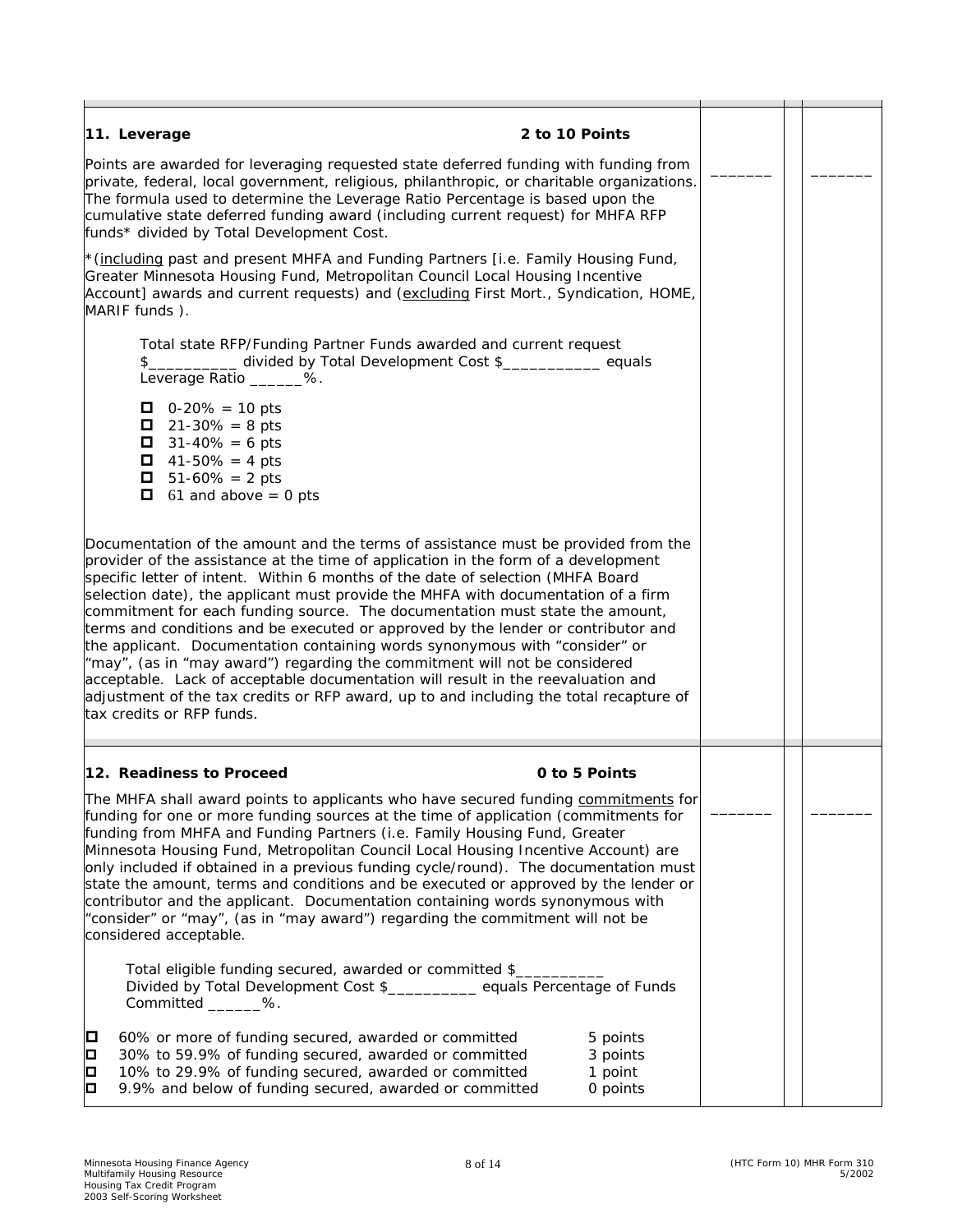|                       | 13. Intermediary Costs (Soft Costs)                                                                         | Points will be given to projects with the lowest intermediary costs on a sliding scale<br>based on percentage of total mortgageable costs. For HTC selected projects, this<br>percentage will be enforced at issuance of the IRS Form 8609.<br>Intermediary cost amount: \$_____ divided by Total Mortgageable Costs \$_____                                                                                                                                                                                                                                                                                                                                                                                                                                                                                                                                                                                                                                            | 0 to 6 Points     |  |  |
|-----------------------|-------------------------------------------------------------------------------------------------------------|-------------------------------------------------------------------------------------------------------------------------------------------------------------------------------------------------------------------------------------------------------------------------------------------------------------------------------------------------------------------------------------------------------------------------------------------------------------------------------------------------------------------------------------------------------------------------------------------------------------------------------------------------------------------------------------------------------------------------------------------------------------------------------------------------------------------------------------------------------------------------------------------------------------------------------------------------------------------------|-------------------|--|--|
| Д<br>О<br>О<br>О<br>О | Equals Intermediary Percentage ______%<br>$0.0 - 15%$<br>15.1-20%<br>20.1-25%<br>25.1 - 30%<br>30.1% & over | 6 points<br>3 points<br>2 points<br>1 point<br>0 points                                                                                                                                                                                                                                                                                                                                                                                                                                                                                                                                                                                                                                                                                                                                                                                                                                                                                                                 |                   |  |  |
|                       | 14. Unacceptable Practices                                                                                  | MHFA will impose penalty points for unacceptable practices as identified in<br>Section IV.F. of the Housing Tax Credit Procedural Manual.                                                                                                                                                                                                                                                                                                                                                                                                                                                                                                                                                                                                                                                                                                                                                                                                                               | -10 to -25 Points |  |  |
|                       | 15. Eventual Tenant Ownership<br>Limited Partnership) to tenant ownership.                                  | The proposal incorporates a financially viable plan to transfer 100 percent of the HTC<br>unit ownership at the end of the initial 15-year compliance period from the initial<br>ownership entity (or MHFA approved "Transfer of Ownership") of the project (the<br>The unit purchase price at time of sale must be affordable to incomes meeting HTC<br>eligibility requirements. To be eligible, the buyer must have an HTC qualifying income<br>at the time of initial occupancy (HTC rental tenant) or time of purchase. The plan<br>must incorporate a Limited Partnership ownership exit strategy and the provision of<br>services including home ownership education and training. The Declaration of Land<br>Use Restrictive Covenants will contain provisions ensuring compliance with these<br>home ownership program commitments by the Limited Partnership Owner. (Refer<br>also to Section V. W. of the HTC Procedural Manual for additional information.) | 1 Point           |  |  |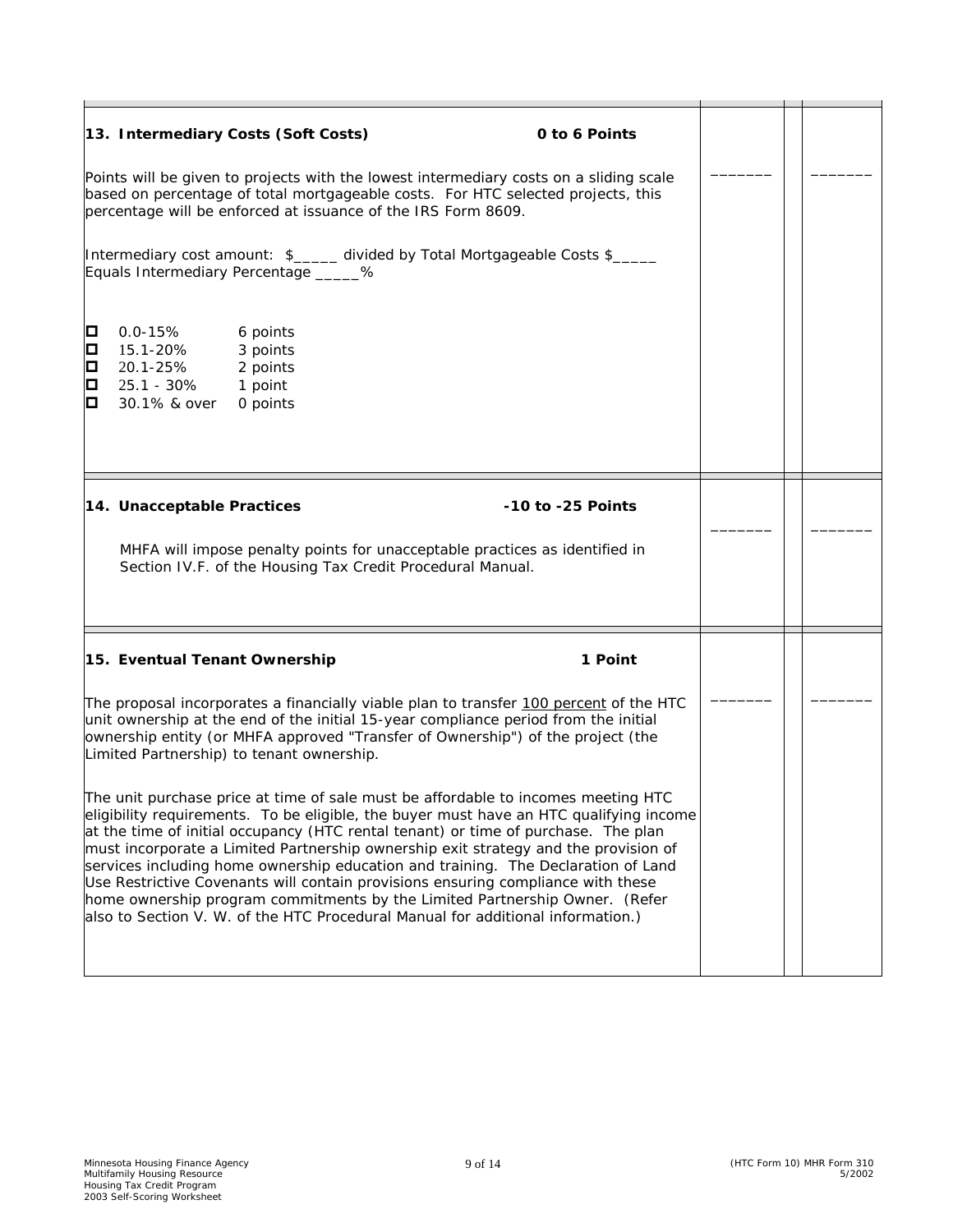|                                                                                                                                                                                                                                                                                                                                                                                                                                                                                                                                                                                                                                                                                                                                                                                                                                                                                                | 16. Underserved Populations                                                                                                                                                                                                                                                                                                                                                             | 3 to 10 Points |                                    |  |                        |
|------------------------------------------------------------------------------------------------------------------------------------------------------------------------------------------------------------------------------------------------------------------------------------------------------------------------------------------------------------------------------------------------------------------------------------------------------------------------------------------------------------------------------------------------------------------------------------------------------------------------------------------------------------------------------------------------------------------------------------------------------------------------------------------------------------------------------------------------------------------------------------------------|-----------------------------------------------------------------------------------------------------------------------------------------------------------------------------------------------------------------------------------------------------------------------------------------------------------------------------------------------------------------------------------------|----------------|------------------------------------|--|------------------------|
|                                                                                                                                                                                                                                                                                                                                                                                                                                                                                                                                                                                                                                                                                                                                                                                                                                                                                                | The development serves an underserved population as defined by the Agency as<br>Single Female head of household with minor children, Individuals and Households<br>of Color and one of the following is true:                                                                                                                                                                           |                |                                    |  |                        |
| О                                                                                                                                                                                                                                                                                                                                                                                                                                                                                                                                                                                                                                                                                                                                                                                                                                                                                              | Marketing efforts or project design features will be used that will attract<br>underserved populations (as defined by the Agency) including collaborations and<br>partnerships proposed with members or organizations addressing the needs of<br>underserved populations?<br>3 points                                                                                                   |                |                                    |  |                        |
|                                                                                                                                                                                                                                                                                                                                                                                                                                                                                                                                                                                                                                                                                                                                                                                                                                                                                                | <b>OR</b>                                                                                                                                                                                                                                                                                                                                                                               |                |                                    |  |                        |
| O                                                                                                                                                                                                                                                                                                                                                                                                                                                                                                                                                                                                                                                                                                                                                                                                                                                                                              | Marketing efforts or project design features will be used that will attract<br>underserved populations (as defined by the Agency) including collaborations and<br>partnerships proposed with members or organizations addressing the needs of<br>underserved populations; and the applicant has past successful experiences in<br>marketing to or working with underserved populations? |                |                                    |  |                        |
|                                                                                                                                                                                                                                                                                                                                                                                                                                                                                                                                                                                                                                                                                                                                                                                                                                                                                                | $\Box$ 1 Underserved Population = 5 points                                                                                                                                                                                                                                                                                                                                              |                |                                    |  |                        |
|                                                                                                                                                                                                                                                                                                                                                                                                                                                                                                                                                                                                                                                                                                                                                                                                                                                                                                | $\Box$ 2 Underserved Population = 10 points                                                                                                                                                                                                                                                                                                                                             |                |                                    |  |                        |
|                                                                                                                                                                                                                                                                                                                                                                                                                                                                                                                                                                                                                                                                                                                                                                                                                                                                                                |                                                                                                                                                                                                                                                                                                                                                                                         |                |                                    |  |                        |
|                                                                                                                                                                                                                                                                                                                                                                                                                                                                                                                                                                                                                                                                                                                                                                                                                                                                                                | (note: see selection priority #4 for Disabled Individuals)                                                                                                                                                                                                                                                                                                                              |                |                                    |  |                        |
|                                                                                                                                                                                                                                                                                                                                                                                                                                                                                                                                                                                                                                                                                                                                                                                                                                                                                                | 17. Temporary Priority                                                                                                                                                                                                                                                                                                                                                                  | 3 Points       |                                    |  |                        |
|                                                                                                                                                                                                                                                                                                                                                                                                                                                                                                                                                                                                                                                                                                                                                                                                                                                                                                | The proposal addresses a temporary housing priority and is eligible for the award<br>of points by the Commissioner or the Board of the Minnesota Housing Finance<br>Agency pursuant to authority cited in the Permanent Rules of the Minnesota<br>Housing Finance Agency.                                                                                                               |                |                                    |  |                        |
|                                                                                                                                                                                                                                                                                                                                                                                                                                                                                                                                                                                                                                                                                                                                                                                                                                                                                                | <b>Preference Priorities</b>                                                                                                                                                                                                                                                                                                                                                            |                | <b>Developer</b><br><b>Claimed</b> |  | <b>MHFA</b><br>Awarded |
| 1.                                                                                                                                                                                                                                                                                                                                                                                                                                                                                                                                                                                                                                                                                                                                                                                                                                                                                             | <b>Extended Duration</b>                                                                                                                                                                                                                                                                                                                                                                | 3 Points       |                                    |  |                        |
| years).                                                                                                                                                                                                                                                                                                                                                                                                                                                                                                                                                                                                                                                                                                                                                                                                                                                                                        | The proposal extends the duration of low income use for the longest period (30                                                                                                                                                                                                                                                                                                          |                |                                    |  |                        |
|                                                                                                                                                                                                                                                                                                                                                                                                                                                                                                                                                                                                                                                                                                                                                                                                                                                                                                | Points are awarded to projects where the owner agrees to waive provisions of Section<br>$\frac{42(h)(6)(E)(i)(H)}{2}$ and $\frac{42(h)(6)(F)}{2}$ and extend the duration of low income use of the                                                                                                                                                                                      |                |                                    |  |                        |
| project.<br>The owner agrees that the provisions of Section $42(h)(6)(E)(i)(H)$ and $42(h)(6)(F)$<br>(which provision would permit the owner to terminate the restrictions under this<br>agreement at the end of the compliance period in the event the MHFA does not<br>present the owner with a qualified contract for the acquisition of the project) do not<br>apply to the project, and that the Section 42 income and rental restrictions shall apply<br>for the period of 30 years beginning with the first day of the compliance period in<br>which the building is a part of a qualified low income housing project. To receive<br>these points, the primary financing proposed must meet MHFA's underwriting<br>standards or demonstrate to the sole satisfaction of the MHFA that the project can<br>remain financially feasible for the entire 30 year duration of low income use. |                                                                                                                                                                                                                                                                                                                                                                                         |                |                                    |  |                        |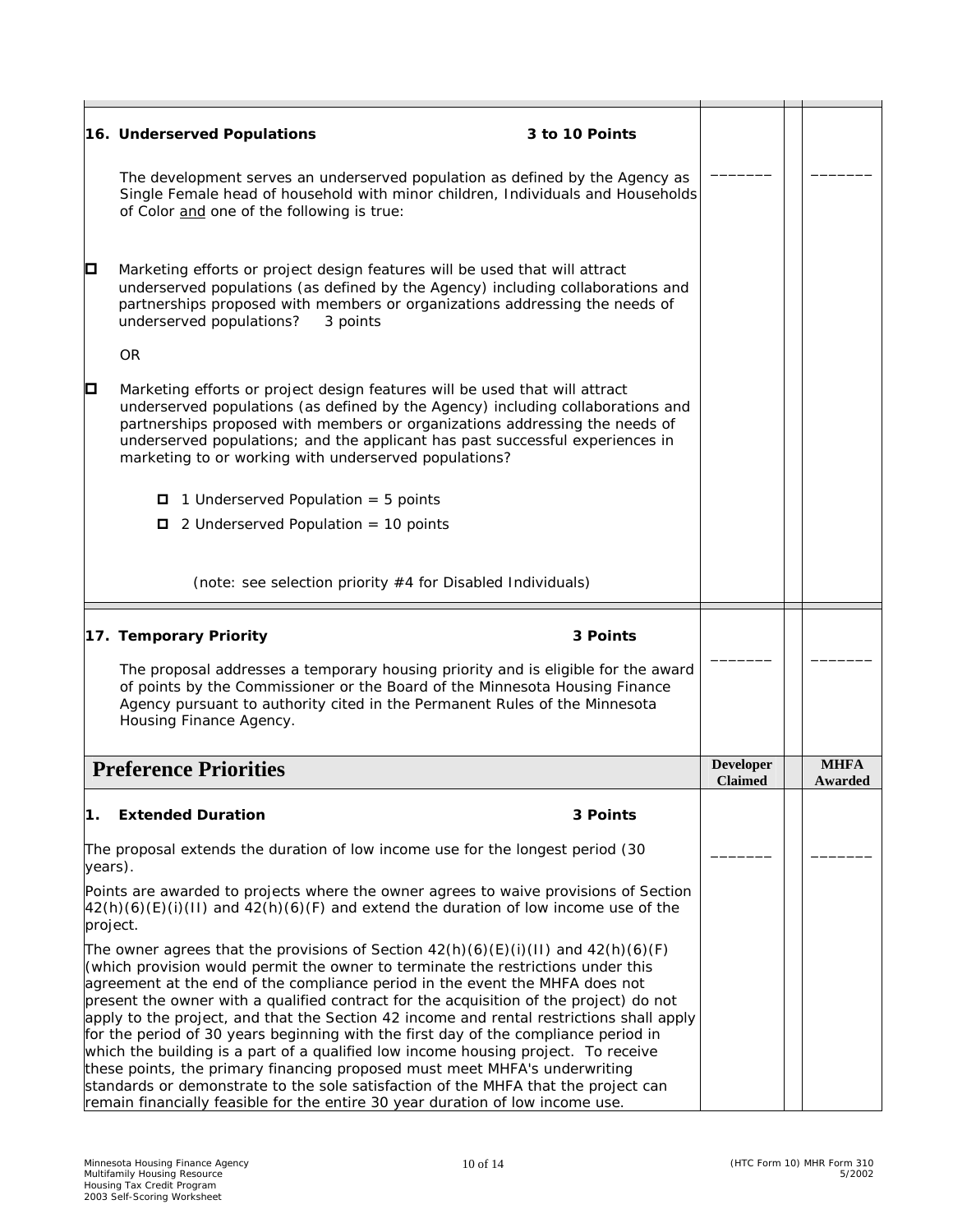| Serves Lowest Income Tenants/Rent Reduction<br>2.                                                                                                                                                                                                                                                                                                                                                                                                                                                                       |                                                                                                                                                                                                                                               | 5 to 13 Points                                                                                 |  |  |  |
|-------------------------------------------------------------------------------------------------------------------------------------------------------------------------------------------------------------------------------------------------------------------------------------------------------------------------------------------------------------------------------------------------------------------------------------------------------------------------------------------------------------------------|-----------------------------------------------------------------------------------------------------------------------------------------------------------------------------------------------------------------------------------------------|------------------------------------------------------------------------------------------------|--|--|--|
|                                                                                                                                                                                                                                                                                                                                                                                                                                                                                                                         | Scores based on gross rent level including utilities before rental assistance. Eligible<br>units must have rents affordable to households whose incomes do not exceed 30<br>percent or 50 percent of median income without rental assistance. |                                                                                                |  |  |  |
| In addition to the elected income limit of 50 percent or 60 percent AMI for the full<br>term of the declaration (refer to the Minimum Set Aside), the applicant agrees to<br>maintain deeper rent structuring for which selection points are requested.                                                                                                                                                                                                                                                                 |                                                                                                                                                                                                                                               |                                                                                                |  |  |  |
| Units Representing ___ percent of the HTC units will have additional rent<br>restrictions requiring rents affordable to households at 30 percent AMI (Rent<br>Restrictions 30 percent)                                                                                                                                                                                                                                                                                                                                  |                                                                                                                                                                                                                                               |                                                                                                |  |  |  |
| Units Representing ___ percent of the HTC units will have additional rent<br>restrictions requiring rents affordable to households at 50 percent AMI (Rent<br>Restrictions 50 percent)                                                                                                                                                                                                                                                                                                                                  |                                                                                                                                                                                                                                               |                                                                                                |  |  |  |
| Applicants may choose either option 1 or 2, and at your choice, option 3 for the<br>development. This selection will restrict rents only (tenant incomes will not be<br>restricted to the 50 percent or 30 percent income level by claiming points in this<br>section).                                                                                                                                                                                                                                                 |                                                                                                                                                                                                                                               |                                                                                                |  |  |  |
| □ Option 1- A project in which 100 percent of the HTC unit rents are at the                                                                                                                                                                                                                                                                                                                                                                                                                                             | county 50 percent HUD area median rent limit.                                                                                                                                                                                                 | (10 points)                                                                                    |  |  |  |
| $Or$                                                                                                                                                                                                                                                                                                                                                                                                                                                                                                                    | the county 50 percent HUD area median rent limit.                                                                                                                                                                                             | □ Option 2 - A project in which at least 50 percent of the HTC unit rents are at<br>(5 points) |  |  |  |
| □ Option 3 - In addition to Option 1 & 2, a project that further restricts 30<br>median rent limit.                                                                                                                                                                                                                                                                                                                                                                                                                     |                                                                                                                                                                                                                                               | percent of the above restricted units to the county 30 percent HUD area                        |  |  |  |
|                                                                                                                                                                                                                                                                                                                                                                                                                                                                                                                         |                                                                                                                                                                                                                                               | (Additional 3 points)                                                                          |  |  |  |
| <b>IMPORTANT:</b>                                                                                                                                                                                                                                                                                                                                                                                                                                                                                                       |                                                                                                                                                                                                                                               |                                                                                                |  |  |  |
| All 50 percent rent restricted units must meet the 50 percent area median rent for a<br>minimum of five years. After the first five year period has expired rent may be<br>increased to the 60 percent rent limit over a three year period with increases not to<br>exceed the amount listed in the table below                                                                                                                                                                                                         |                                                                                                                                                                                                                                               |                                                                                                |  |  |  |
| All 30 percent rent restricted units must meet the 30 percent area median rent for a<br>minimum of five years. After the first five-year period has expired rent may be<br>increased to the 40 percent rent limit over a three-year period with increases not to<br>exceed the amount listed in the table below.                                                                                                                                                                                                        |                                                                                                                                                                                                                                               |                                                                                                |  |  |  |
| Year<br>$1 - 5$<br>6<br>7<br>8                                                                                                                                                                                                                                                                                                                                                                                                                                                                                          | 30% of 50%<br>Rent Levels<br>30% of 50%<br>30% of 53%<br>30% of 57%<br>30% of 60%                                                                                                                                                             | 30% of 30%<br>Rent Levels<br>30% of 30%<br>30% of 33%<br>30% of 37%<br>30% of 40%              |  |  |  |
| MHFA will incorporate these restrictions into the project's Declaration of Land Use<br>Restrictive Covenants. The applicant must demonstrate to sole satisfaction of MHFA<br>that the project can achieve these reduced rents and remain a financially feasible<br>project, IRC 42(m)(2). Points are contingent upon financial plans demonstrating<br>feasibility, positive cash flow on a 15-year pro forma and gaining MHFA management<br>approval (for management, operational expenses, and cash flow assumptions). |                                                                                                                                                                                                                                               |                                                                                                |  |  |  |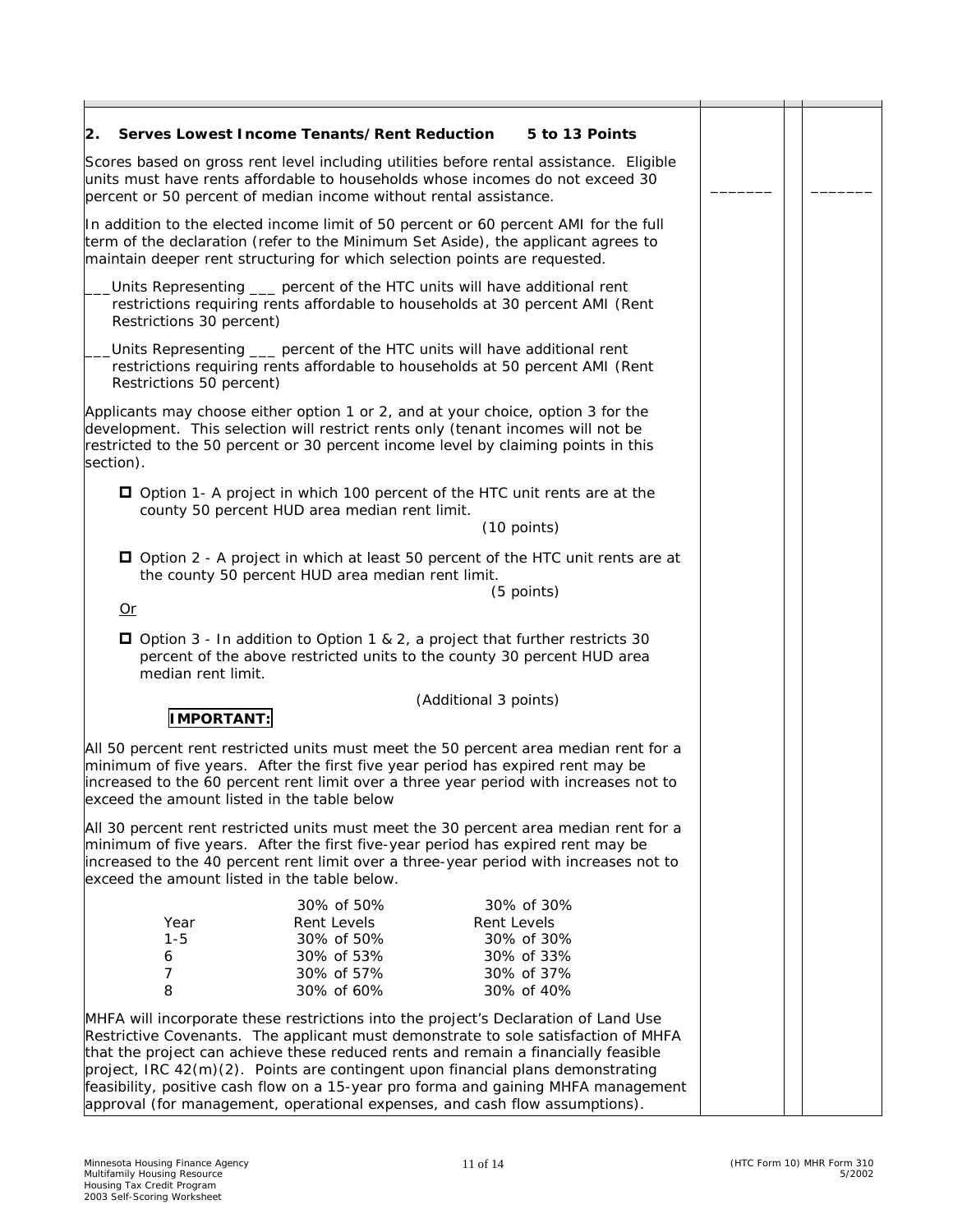**3. Preservation of Federally Assisted Units (Non-Tax Exempt, MHFA Credit Ceiling, Competitive Round Projects) 100 Points (Tax Exempt, Non-MHFA Credit Ceiling, Non-competitive Round Projects) 10 Points IMPORTANT NOTE: THE 100 POINTS IS AVAILABLE ONLY TO QUALIFYING NON-TAX EXEMPT PROJECTS APPLYING FOR TAX CREDITS FROM MHFA'S ALLOCATION CEILING THROUGH MHFA'S COMPETITIVE APPLICATION ROUNDS. THESE PROJECTS MUST MEET THE CRITERIA CITED BELOW FOR THE AWARD OF THESE POINTS AND ARE SUBJECT TO THE LIMITATIONS ON AVAILABILITY OF THESE POINTS AS CITED BELOW. QUALIFIED TAX EXEMPT PROJECTS APPLYING FOR A PRELIMINARY DETERMINATION LETTER FROM MHFA AS THE CREDIT ALLOCATOR WILL BE LIMITED TO A MAXIMUM AWARD OF 10 POINTS FROM THIS POINTS CATEGORY. TAX EXEMPT PROJECTS MUST MEET THE CRITERIA CITED BELOW FOR THE AWARD OF THESE POINTS. THESE PROJECTS ARE NOT SUBJECT TO THE LIMITATIONS ON AVAILABILITY OF POINTS CITED BELOW FOR NON-TAX EXEMPT, MHFA CREDIT CEILING, COMPETITIVE APPLICATION ROUND PROJECTS.**  (Provide specific details to justify points claimed) DEFINITION - Any housing receiving project based rental assistance, operating subsidies, or mortgage interest reduction payments. The universe includes public housing, Section 236 and Section 221(d)(3) interest reduction payments, and any development with a project based Section 8, rent supplement, or rental assistance payments contract. Preserves federally assisted low income housing which, due to mortgage prepayments or expiring rental assistance, would convert to market rate use or due to physical deterioration or deterioration of capacity of current ownership/management entity would lose its federal subsidies. MHFA, at its sole discretion, must agree that a market exists for a conversion to market rate housing.  **SEE FOLLOWING FOR IMPORTANT CRITERIA** \_\_\_\_\_\_\_  $\overline{\phantom{a}}$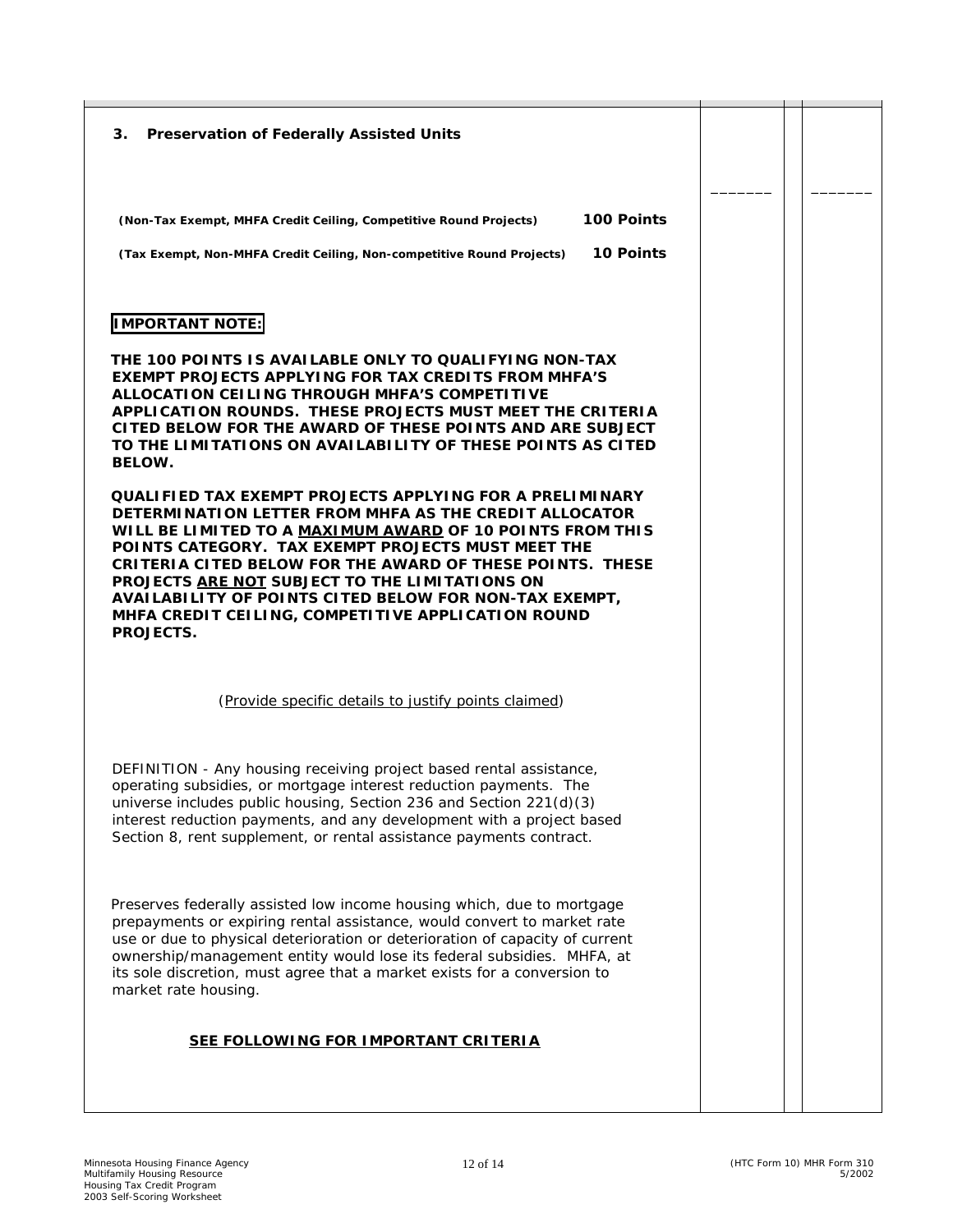| In order to obtain the related points, the federally assisted housing must meet the<br>following criteria:<br>OUnits must be considered at risk of losing assistance within two years of the<br>Housing Tax Credit Application date as supported by information contained in the<br>application and with final determinations made by MHFA.<br>• Applicant must agree to continue renewals of existing project based housing<br>subsidy payment contract for as long as the assistance is available.<br>● Applicant must agree to maintain the Housing Tax Credit Units in the<br>development for at least 30 years.<br>● Except for "good cause", applicant must not evict existing subsidized residents<br>and must continue to renew leases for those residents.<br>The 100 points associated with this Preference Priority for non-tax exempt,<br>MHFA credit ceiling, competitive application round projects are only<br>available until a total of \$700,000 of MHFA's housing tax credit ceiling for<br>the program year relating to this scoring worksheet are selected/awarded<br>for qualifying Preservation proposals. Tax credit selection/awards from all<br>competitive rounds of the applicable program year will be applied towards<br>reaching the \$700,000 maximum. Once the maximum amount is reached,<br>points will no longer be available to non-tax exempt projects from this<br>Preservation Preference Priority section. |  |
|----------------------------------------------------------------------------------------------------------------------------------------------------------------------------------------------------------------------------------------------------------------------------------------------------------------------------------------------------------------------------------------------------------------------------------------------------------------------------------------------------------------------------------------------------------------------------------------------------------------------------------------------------------------------------------------------------------------------------------------------------------------------------------------------------------------------------------------------------------------------------------------------------------------------------------------------------------------------------------------------------------------------------------------------------------------------------------------------------------------------------------------------------------------------------------------------------------------------------------------------------------------------------------------------------------------------------------------------------------------------------------------------------------------------------------------------------|--|
| <b>QCT/Community Revitalization</b><br>1 Point<br>4.<br>A point is awarded to projects that are located in a Qualified Census Tract (See<br>Qualified Census Tract - Reference Materials Index) and are part of a concerted plan<br>that provides for community revitalization. This must be evidenced by a letter from<br>the city verifying that the proposed project is part of an approved community<br>revitalization area as established by resolution or other legal action.                                                                                                                                                                                                                                                                                                                                                                                                                                                                                                                                                                                                                                                                                                                                                                                                                                                                                                                                                                |  |

| <b>TOTAL POINTS</b><br><b>Developer</b><br><b>Claimed</b> | <b>MHFA</b><br>Awarded |
|-----------------------------------------------------------|------------------------|
|-----------------------------------------------------------|------------------------|